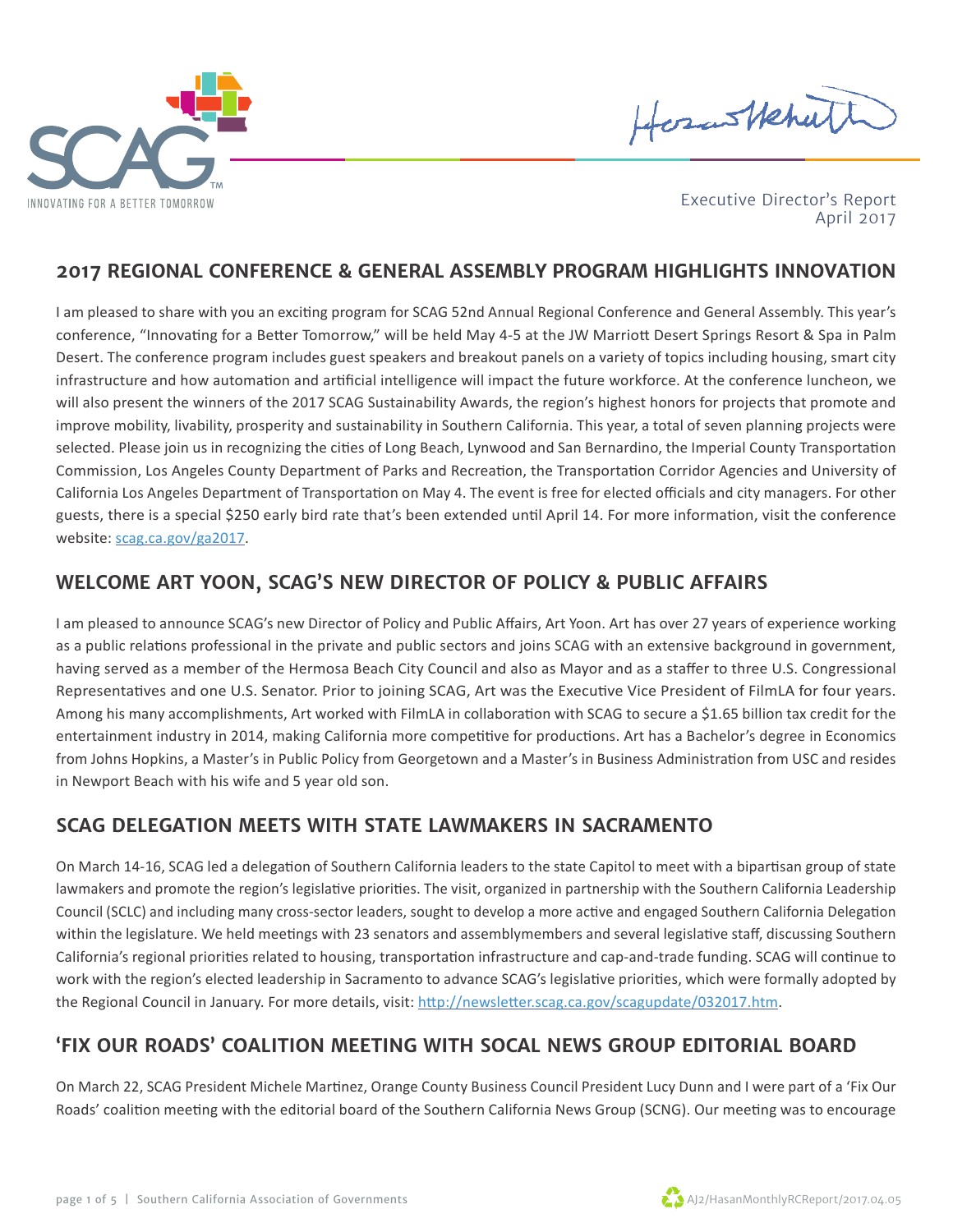

the editorial board to support transportation funding solutions in California. While there is broad agreement that California needs more revenue devoted to transportation, there is division on where that revenue should come from. The SCNG recently came out against raising revenues for transportation, but at our meeting we provided the big-picture view of the state's transportation funding and President Martinez outlined the extent of the region's transportation and infrastructure needs. I'm pleased to say that our meeting had a positive effect in educating the editorial board and their readership. Their latest editorial is available online: http://bit.ly/2oK0Bau.

### **SCAG JOINS GOV. BROWN AND STATE LEADERS ON ROAD REPAIR BILL**

On April 4, I joined Governor Edmund G. Brown Jr., Senate President pro Tempore Kevin de León and Assembly Speaker Anthony Rendon, along with city and county officials in Riverside, at a press conference to discuss the [Road Repair and Accountability Act of 2017,](https://www.gov.ca.gov/news.php?id=19728) or Senate Bill 1. The legislation invests \$52.4 billion over the next decade to fix roads, freeways and bridges in communities across California and put more dollars toward transit and safety. Governor Brown spoke in strong support of roads as the key to California's greatness. In my remarks, I emphasized the state of disrepair of our roads and bridges and corroborating the need for investment in infrastructure repair. The video from our press conference is available at: http://bit.ly/2oK6fJP.

## **SCAG 2016 RTP/SCS UPDATE**

For the past several months, staff has been working with our county transportation commission partners on two amendments to the 2016-2040 Regional Transportation Plan/Sustainable Communities Strategy (2016 RTP/SCS), the region's vision for balancing future mobility and housing needs with economic, environmental and public health goals. The proposed changes were to the plan's list of transportation projects, making additions or changes to project scopes, costs and/or schedules. At this week's meeting, SCAG's Regional Council will be voting to approve the Proposed Final Amendment #1 and the Transportation Committee will consider releasing Draft Amendment #2 for a 30-day public comment and review period. Federal approvals of the two amendments will ensure that Measure M and other critical transportation projects will be able to proceed towards implementation in a timely manner.

In March, SCAG convened a meeting of the Natural & Farm Lands Working Group as well as the Active Transportation and Public Health working groups. These working groups have been meeting since 2014 and were instrumental in finalizing the policies and strategies in the 2016 RTP/SCS. This most recent meeting provided participants with an overview of recent statewide plans and initiatives, funding opportunities and ways to implement strategies proposed in the 2016 RTP/SCS.

## **GO HUMAN MEDIA CAMPAIGN RELAUNCHES ACROSS THE REGION**

In partnership with county transportation commissions and health departments across the region, SCAG will relaunch its successful Go Human advertising campaign during the month of May to coincide with National Bike Month. The marketing campaign promotes traffic safety and encourages people to walk and bike. During the months of May and June, new advertisements featuring messages that encourage drivers to slow down and look for people walking and biking will begin appearing in all six SCAG counties. The campaign will include Go Human billboard, transit and bus shelter advertisements, digital ads and radio spots. Placement of advertisements are prioritized in places that have been designated as collision priority areas based on local data and we hope that the campaign will generate 120 million impressions across the region and reduce the number of injuries and fatalities to pedestrians and bicyclists. Financial support for this effort is provided by the Office of Traffic Safety.

SCAG's Go Human campaign is also partnering with the cities of Santa Ana and Rancho Cucamonga by co-hosting open-streets events that promote safer and more accessible bicycling. The events are part of a broader effort to support local planning projects and making walking and biking safer and more convenient. For more details, please visit the Go Human Events page: http://gohumansocal.org/Events.

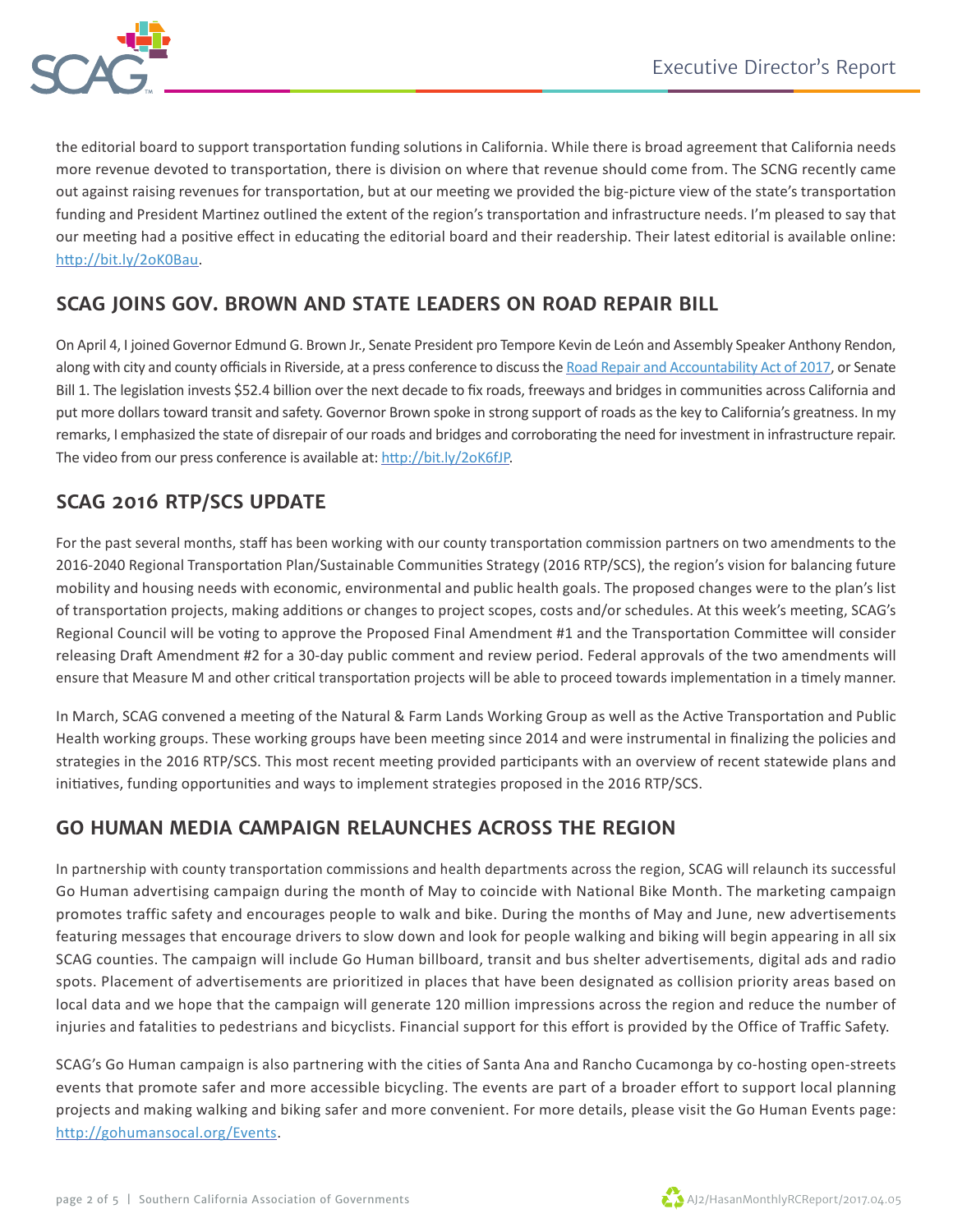

# **SCAG JOINS STATE ADVISORY COMMITTEE ON CLIMATE RESILIENCY**

On March 27, SCAG staff participated in the inaugural meeting of the technical advisory committee for California's Integrated Climate Adaptation and Resiliency Program (ICARP), which is designed to develop a coordinated response to the impacts of climate change across the state. The program was established by the state Office of Planning and Research via Senate Bill 246, signed in 2015. The committee, which will meet quarterly, will facilitate coordination among local, regional and state-level efforts to adapt to climate change. More information on the state's climate adaptation strategy, "Safeguarding California," is available here: http://resources.ca.gov/climate/safeguarding/.

## **TOURS HIGHLIGHT SOCAL AS GOODS MOVEMENT GATEWAY**

SCAG and partner agencies in the region took part in a tour in February for the Federal Highway Administration Office of Freight Management division. The delegation began their tour in Imperial County and San Diego before arriving in the Inland Empire for a meeting with SCAG, Caltrans, Riverside County Transportation Commission (RCTC) and San Bernardino County Transportation Authority (SBCTA). SBCTA Executive Director Ray Wolfe, RCTC Executive Director Anne Mayer and I presented on goods movement in the SCAG region and the group toured an intermodal facility owned by BNSF Railway. This meeting comes at a critical time as the SCAG region continues to advocate for funding for goods movement projects necessary to grow the economy and trade through mechanisms like discretionary grant monies to be awarded through the FASTLANE program.

On March 9, SCAG President Michele Martinez led a delegation of 30 SCAG elected officials and special guests on a tour of the Port of Long Beach, to educate members on the importance of goods movement to the region. Harbor Commissioner Doug Drummond welcomed the group and Port staff presented information on the magnitude of the daily operations at POLB, while SCAG staff shared how the port's activities were part of a larger goods movement industry throughout the region.

### **DEMONSTRATION SHOWCASES NEXT GENERATION TRUCKS ON AUTOPILOT**

On March 8, SCAG staff, Regional Council members and regional partners attended the Southern California Truck Platooning Demonstration at the Port of Los Angeles. Three heavy duty trucks demonstrated Cooperative Adaptive Cruise Control. This technology provides communication between vehicles, automatically controlling speed, spacing and breaking. This allows vehicles to travel closer together creating greater efficiencies. Caltrans organized the demonstration in partnership with the Federal Highway Administration, the Partners for Advanced Transportation Technology, Gateway Cities Council of Government, the Volvo Group, Cambridge Systematics and Los Angeles County Metropolitan Transportation Authority.

## **SCAG ROLLS OUT OPEN DATA TO STUDENTS**

SCAG is providing two exciting opportunities for university students to compete for scholarships and share their research with a variety of public, private and non-profit leaders at our Regional Conference and General Assembly in May. The SCAG/Esri Story Maps Student Challenge invites students to conceptualize, create and submit story maps using the Esri ArcGIS Online platform and the SCAG GIS Open Data Portal. Esri Story Maps are web applications that let authors combine maps with narrative text, images and multimedia, including video. SCAG is also soliciting submissions of student-led projects for the annual Student Poster Exhibition that will be displayed at the Regional Conference and General Assembly. Eligible projects include any applied projects or research papers that demonstrate innovative solutions to sustainability-related planning issues on a local or regional scale. Applications for both programs are due April 11th. Guidelines and submissions instructions can be found here: http://bit.ly/2nFv08e.

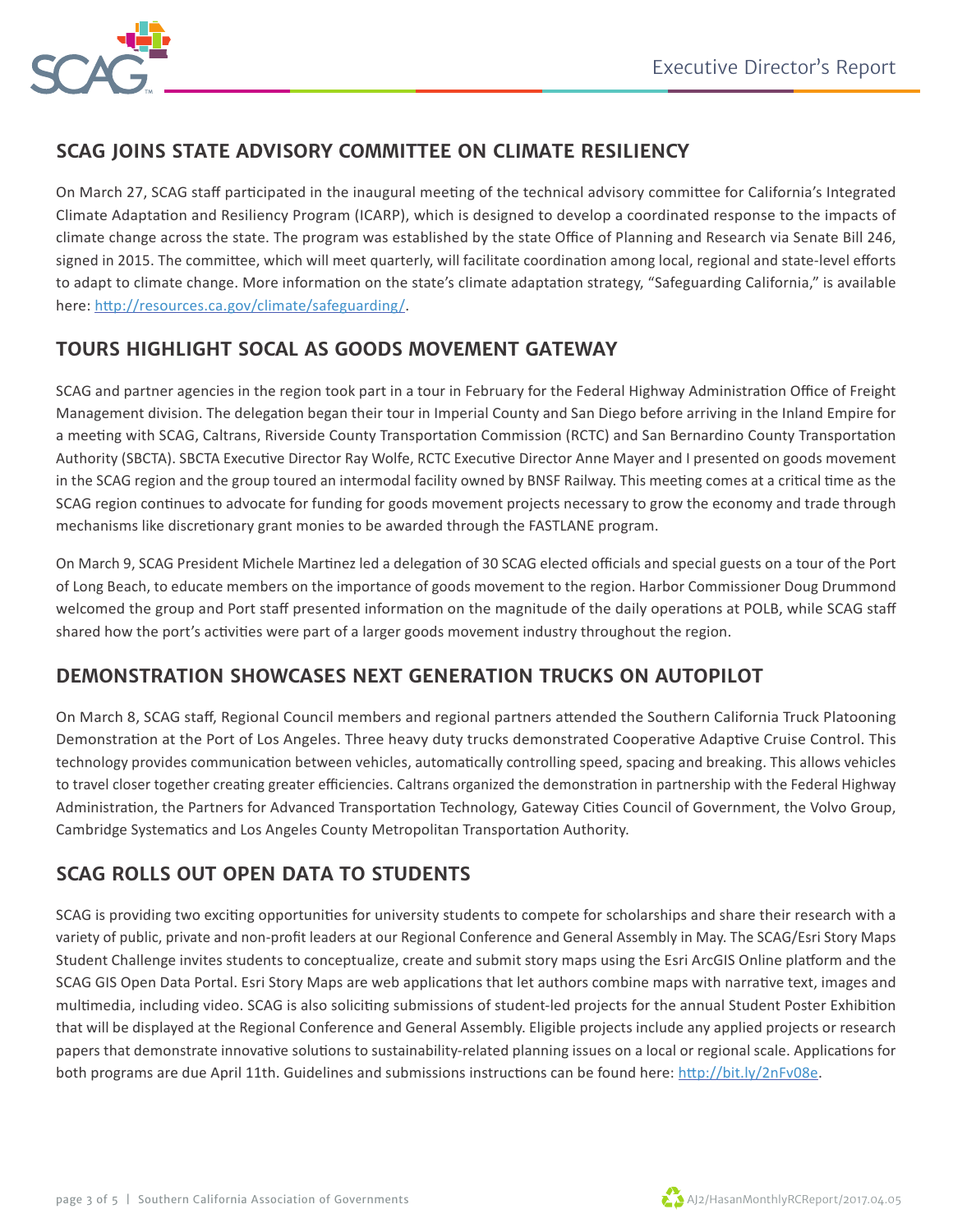

# **AIR QUALITY AND EMISSION REDUCTION TARGET UPDATE**

On Thursday, March 23, I testified before the Air Resources Board at their meeting to discuss the process for setting new targets for reducing per-capita greenhouse gas (GHG) emissions. Alongside my counterparts from metropolitan planning organizations in the San Francisco, San Diego and Sacramento regions, I emphasized the importance of keeping the next round of GHG reduction targets both ambitious and achievable. Highlighting the hard work the region of Southern California has been doing to reduce emissions, including transit investments, "fix-it-first" infrastructure policy implementation and active transportation programs, I maintained that further progress will require collaboration and support from the state. I also advised that SCAG's Regional Council would be asked to make a formal recommendation for new per-capita GHG reduction targets in April. The Los Angeles Times also quoted my testimony in a story about the reduction targets: http://lat.ms/2p2o32q.

I am pleased to report that both the South Coast Air Quality Management District (SCAQMD) and the California Air Resources Board (ARB) have adopted the 2016 South Coast Air Quality Management Plan (AQMP). This plan was jointly developed by SCAQMD and ARB, along with SCAG, to meet federal and state Clean Air Act requirements. Upon approving the plan, ARB also adopted a resolution directing staff to develop concepts for an Indirect Source rule that would control pollution from large facilities including ports, railyards, warehouses and distribution centers. The adoption and ultimate approval of this plan by the U.S. EPA will help the region comply with health-based national air quality standards set out by the Clean Air Act and allow SCAG to perform the required transportation conformity analysis. Further details are available in this month's staff report to the Regional Council and Policy Committees.

On March 13, the U.S. Environmental Protection Agency (EPA) determined that Imperial County has attained the 2006 National Ambient Air Quality Standards for fine particulate matter. This means that as of May 12, Imperial County will no longer be subject to certain Clean Air Act requirements (such as submitting attainment-related air plans) as long as they continue to meet the 2006 standards for fine particulate matter. The attainment represents a significant milestone in improving air quality in the county, but Imperial must now set its sights on attaining the more stringent 2012 standards. To view the Federal Register Notice, visit http://bit.ly/2o4Fdi1.

## **CAP-AND-TRADE FUNDING UPDATE**

The California Strategic Growth Council (SGC) has released draft guidelines for the third round of the Affordable Housing and Sustainable Communities (AHSC) program. The AHSC provides grants and affordable housing loans for compact transit-oriented development and related programs that reduce greenhouse gas emissions. SCAG staff is currently assessing the draft guidelines to determine what impacts the revisions may have on policies and projects in the region. SGC will be accepting comments on the draft guidelines until April 14. SGC will also hold a public workshop to solicit comments on the guidelines on Monday, April 10 from 1:00 p.m. – 4:00 p.m. at the SCAG office in downtown Los Angeles For additional information on SCAG's ongoing capacity-building efforts and technical assistance for AHSC applicants, contact Sarah Dominguez at: dominguezs@scag.ca.gov.

The California Natural Resources Agency is currently soliciting applications for the Urban Greening grant program. This program supports projects that either achieve greenhouse gas reductions through urban forestry, reducing energy use in buildings through the strategic planting of trees to shade buildings, or projects that reduce vehicle miles traveled by constructing bicycle or pedestrian facilities. Eligible applicants include cities, counties, special districts and nonprofit organizations. Concept proposals are due by April 11 and projects are due by May 1. For more information, please visit http://resources.ca.gov/grants/urban-greening/.